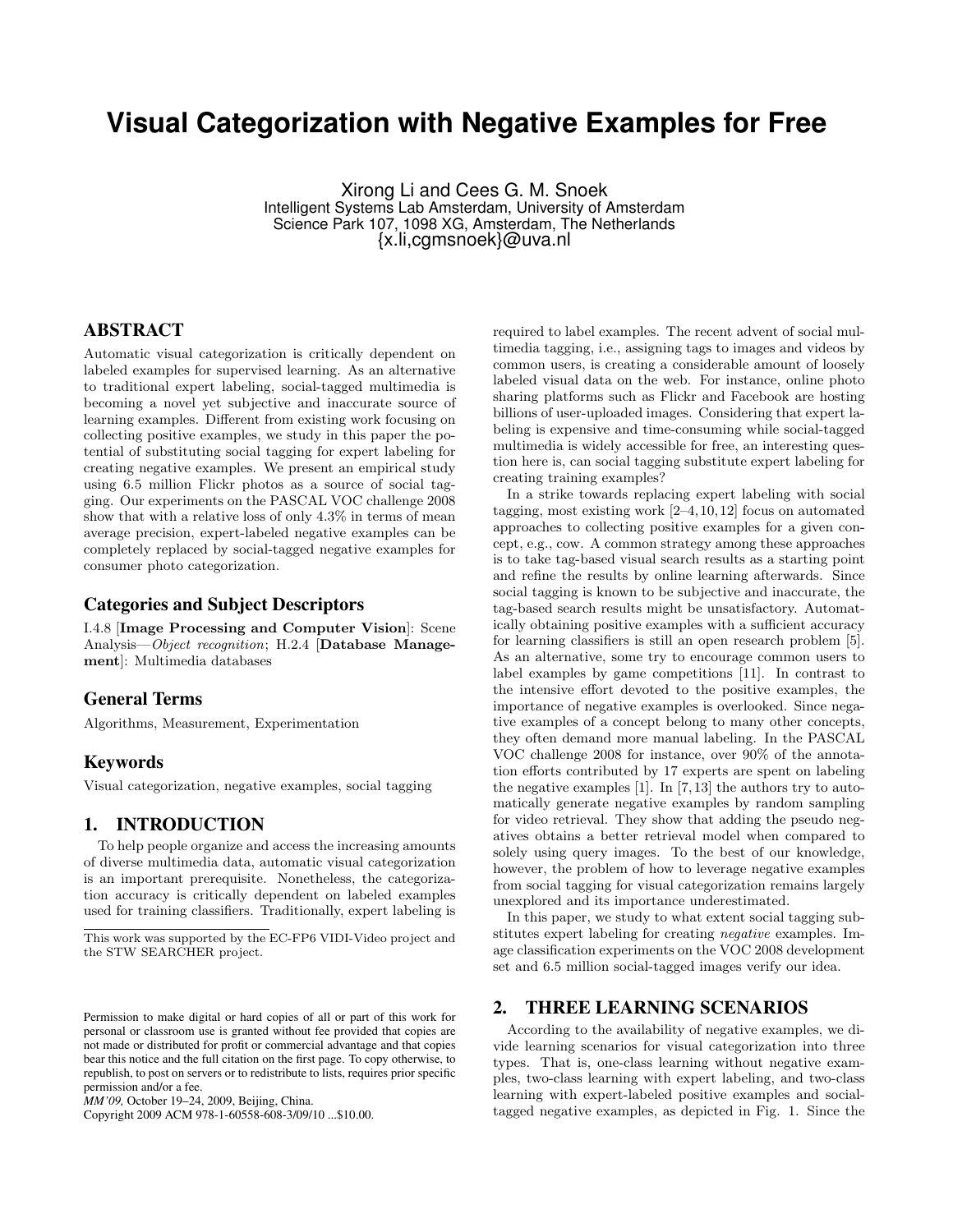negative data in the last scenario, see Fig.  $1(c)$ , are automatically collected without manual assessment, we term the scenario as learning with negative examples for free. Here we choose the Support Vector Machine (SVM) as a supervised learner, which has proven to be a solid choice [1, 7].

## **2.1 Scenario 1: One-class learning**

Given expert-labeled positive examples only, one-class learning assumes that the examples tend to have similar visual patterns and hence the corresponding data points in the visual feature space stay close to each other. Then, the learning strategy as depicted in Fig. 1(a) is to construct a hypersphere in the feature space to include most of the positive points while at the same time, keeping the hypershpere as compact as possible [8].

## **2.2 Scenario 2: Two-class learning**

Given both positive and negative examples by expert labeling, two-class learning tries to find a decision boundary which separates most of the positive examples from most of the negative examples while at the same time, keeping the boundary as simple as possible, as shown in Fig. 1(b). Intuitively, this learning scenario will do better visual categorization than scenario 1 as more information, in the form of negative examples, are taken into account.

# **2.3 Scenario 3: "Free" negative examples**

As illustrated in Fig.  $1(c)$ , this learning scenario is similar to scenario 2, but with negative examples created by social tagging for free. To select a negative set from a socialtagged image collection, we investigate two strategies, one is random sampling and the other is random sampling after anti-synonym filtering which we will describe in Section 3.1. If this scenario is comparable to scenario 2 in the sense of the categorization accuracy, expert labeling is replaced by social tagging for the construction of negative examples.

## **3. EMPIRICAL STUDY**

## **3.1 Experiments**

First, to confirm the intuition that two-class learning is better than one-class learning, we compare scenario 1 and 2. Then, to study to what extent social tagging substitutes expert labeling for creating negative examples, we compare scenario 2 and 3.

• Experiment 1: Two-class versus one-class. We compare a one-class SVM, trained only on expert-labeled positive examples, and a two-class SVM, trained on expertlabeled positive and negative examples.

• Experiment 2: "Free" negative examples. For both scenarios 2 and 3, we use the same expert-labeled positive examples. While in scenario 3, we fully replace expert-labeled negative examples with examples automatically selected from a social-tagged image collection. We describe a negative example selection strategy as follows. Given a concept, say aeroplane, multiple words may refer to the same concept, e.g., plane and airplane for aeroplane. Moreover, the diversity of social tagging extends the range of synonyms. For example, we observe that the two tags, boeing and airbus, are likely to indicate images of an aeroplane also. Bearing these in mind, we introduce a selection strategy called random sampling after anti-synonym filtering. That is, we first identify a set of possible synonyms of



Figure 1: We divide learning scenarios for visual categorization into three types according to the availability of negative examples: a) one-class learning without negative examples, b) two-class learning, and c) two-class learning with negative examples for free.

the concept by computing tag co-occurrence within a large social-tagged image collection. Tags whose co-occurrence with the concept exceeds a certain threshold are treated as synonyms of the concept. Further, by removing from the entire collection images labeled with the concept or tags from its synonym set, we obtain a candidate negative set. Here we set the co-occurrence threshold to 1000. Though the rule is strict, we still obtain a considerable amount of negative data, since the collection is very large. Finally, we do random sampling on the candidate set to select a subset of 5000 examples for the subsequent training. We repeat the sampling procedure multiple times and observe that the overall performance is relatively stable among different runs.

• Experiment 3: Comparing two selection strategies. Finally, we compare two strategies for negative example selection. One is the proposed random sampling after anti-synonym filtering. The other is fully random sampling, i.e., randomly selecting a number of examples from the social-tagged image collection as negative examples. For both strategies, we choose 1000 and 5000 negative examples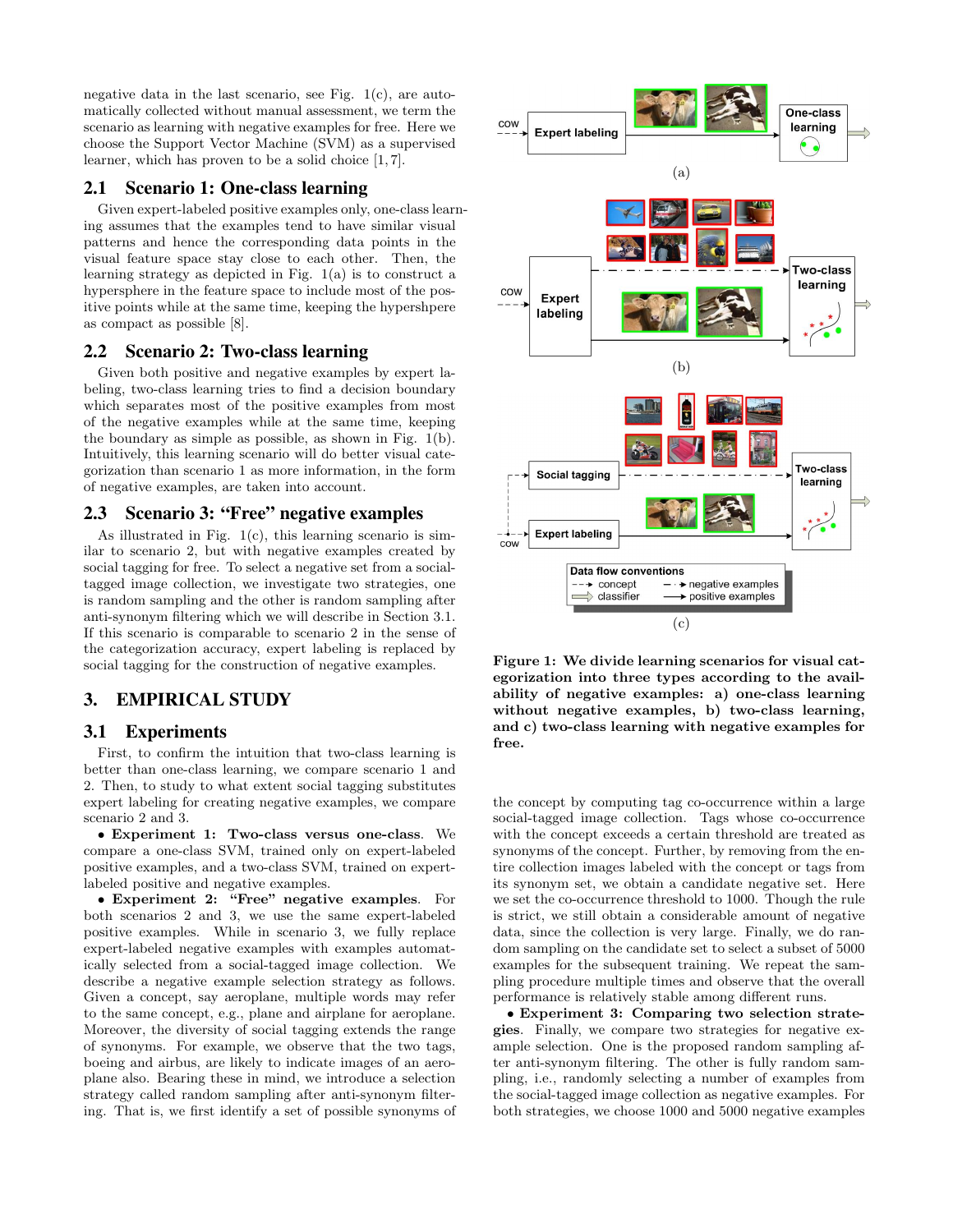Table 1: Statistics of the 20 concepts in our 6.5 million Flickr collection. We consider a tag as a synonym of a concept if their co-occurrence exceeds 1000. By removing images labeled with the concept or its synonyms, we get pseudo negative examples.

| Concept      | Frequency | Top 3 co-occurred tags          | Pseudo negatives |
|--------------|-----------|---------------------------------|------------------|
| aeroplane    | 72,648    | plane, airplane, aircraft       | 4,447,540        |
| bicycle      | 504,470   | bike, cycling, race             | 784,377          |
| $_{bird}$    | 703,781   | nature, birds, animal           | 473,928          |
| boat         | 685,821   | water, sea, river               | 137,138          |
| bottle       | 106,094   | beer, glass, wine               | 3,911,373        |
| $_{bus}$     | 393,163   | london, buses, tour             | 706,609          |
| car          | 485,795   | auto, cars, show                | 144,603          |
| cat          | 899,939   | cats, kitten, kitty             | 81,526           |
| chair        | 177,483   | table, red, furniture           | 1,113,479        |
| cow          | 171,919   | farm, animal, cows              | 1,359,959        |
| dining table | 1,144     | table, furniture, diningroom    | 6,575,454        |
| $d$ oq       | 890,403   | puppy, dogs, pet                | 59,524           |
| horse        | 567,960   | horses, cheval, caballo         | 314,708          |
| motorbike    | 104,623   | motorcycle, bike, moto          | 3,592,970        |
| person       | 122,233   | people, portrait, woman         | 1,920,689        |
| pottedplant  | 2,522     | flower, nature, macro           | 6.314.384        |
| sheep        | 165,876   | farm, animals, lamb             | 1,452,646        |
| sofa         | 44,533    | cough, furniture, art           | 3,828,459        |
| train        | 677,986   | railroad, station, railway      | 340,701          |
| tymonitor    | 27        | wow, tymonitorcombinatie, stage | 6,576,572        |

for training, respectively.

#### **3.2 Data preparation**

• Benchmark. We adopt the PASCAL VOC 2008 development set as our benchmark data [1], which is collected from Flickr with expert verification. The set consists of two predefined subsets, one for training and the other for validation with 2111 and 2221 images, respectively. For all experiments, we learn SVM models on the training set and test the models on the validation set. There are 20 visual concepts in total, as listed in Table 1.

• Social-tagged image collection. We collected 6.5 million Flickr images as follows. For each of the 20 concepts, we download images tagged with that concept and uploaded between Jan. 2004 and Dec. 2008, with a maximum of 5000 downloads per week. We remove 1588 images from the downloaded dataset so that the dataset and the benchmark have no overlap. We report the statistics of the 20 concepts in the entire collection in Table 1.

#### **3.3 Bag-of-words based image categorization**

• Image representation. Since representing images by bag-of-words is well recognized as the state-of-the-art feature for visual categorization [1], we follow this convention. In particular, we adopt dense sampling for point detection and SIFT [6] for point description, using a recently developed fast implementation of the dense-SIFT [9]. We create a codebook of 4000 bins by running K-means clustering on the VOC dataset. By mapping the SIFT features to the bins, each image is represented by a 4000-d bag-of-words feature.

• Image categorization. We follow the definition of the VOC categorization task. For each concept we predict the presence of that concept in a test image with a realvalued confidence. All test images are then ranked according to their confidences in descending order. We train a oneclass SVM for scenario 1 and a two-class SVM for scenario 2 and 3 by three-fold cross validation. For all experiments, we adopt the  $\chi^2$  kernel, one of the best kernels for visual categorization [1].

• Evaluation criteria. To assess the classification performance, we use average precision, a good combination of precision and recall [1]. To evaluate the overall performance,



Figure 2: Experiment 1: Two-class versus one-class. The results show that negative examples are helpful for visual categorization.

we use mean average precision (MAP), the mean value of average precision scores over all concepts.

• Random baseline. Since frequent concepts such as people tend to have higher average precision scores than rare concepts like cow, we also report a random baseline for the ease of analysis, which is calculated as follows. For each concept, we randomly rank the validation set and calculate average precision. We run the process 100 times and take as the random baseline an averaged score over the 100 runs.

## **4. RESULTS**

Experiment 1: Two-class versus one-class. As shown in Fig. 2, the two-class learning surpasses the one-class learning, with an MAP of 0.337 and 0.144, respectively. Modeling visual concepts by one-class SVM is difficult due to the fact that examples belonging to different concepts may have visual patterns in common. For instance, the two concepts car and motorbike often have similar visual context such as street. Hence, examples belonging to different classes may also stay close to each other in the feature space, meaning these examples are likely included in the same hypersphere. Negative examples are thus helpful to distinguish such ambiguous cases.

Experiment 2: "Free" negative examples. As shown in Fig. 3, social tagging fully substitutes expert labeling for creating negative examples, with a relative loss of only 4.3% in terms of MAP. Recalling that over 90% of the VOC 2008 expert labeling effort is spent on negative examples, we believe the small loss in the classification accuracy is worthy of the immense annotation effort saved. Note that the expertlabeled negative set is closed in the sense that the number of visual classes is fixed. In contrast, our social-tagged negative set is more diverse as we sample from an open collection. Therefore, on one hand, the performance of social negatives on the closed validation set degrades to some extent for 14 concepts. On the other hand, we expect classifiers trained on a more diverse set to have a better generalization ability. Due to the limit of the validation set, however, this advantage is not obvious in the current experiments. As a future work, it would be interesting to reveal the generalization issue, say by diversifying the validation set.